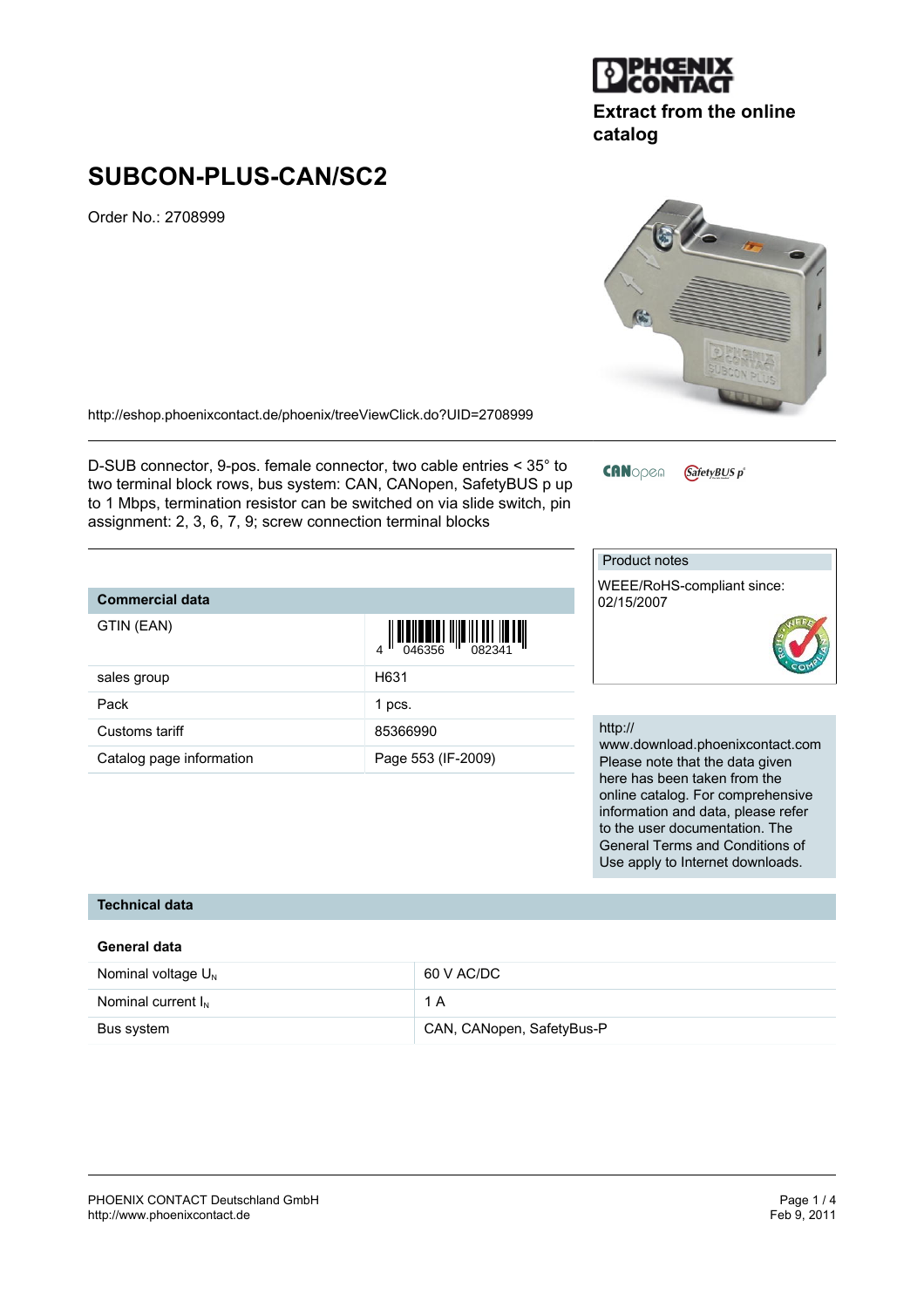| Insertion/withdrawal cycles     | > 200             |
|---------------------------------|-------------------|
| Max. cable diameter             | 8.4 mm            |
| Min. cable diameter             | $7.6$ mm          |
| <b>SUBCON fixing screws</b>     | 4-40 UNC          |
| Tightening torque               | $0.4$ Nm          |
| Ambient temperature (operation) | $-20 °C  75 °C$   |
| Housing material                | ABS, metal-plated |
| Pin assignment                  | 2, 3, 6, 7, 9     |
| Width                           | 16.6 mm           |
| Height                          | 39.4 mm           |
| Length                          | 58 mm             |

### **Connection data**

| Connection                             | D-SUB connection                           |
|----------------------------------------|--------------------------------------------|
| Number of positions                    | 9                                          |
| Type of connection                     | D-SUB socket                               |
| Termination resistor                   | 120 $\Omega$ (Can be connected externally) |
| Connection                             | PCB connection                             |
| Type of connection                     | Screw connection                           |
| Conductor cross section solid min.     | $0.14 \text{ mm}^2$                        |
| Conductor cross section solid max.     | $1.5$ mm <sup>2</sup>                      |
| Conductor cross section stranded min.  | $0.14 \text{ mm}^2$                        |
| Conductor cross section stranded max.  | 1 mm <sup>2</sup>                          |
| Conductor cross section AWG/kcmil min. | 26                                         |
| Conductor cross section AWG/kcmil max  | 16                                         |
| Stripping length                       | $5 \text{ mm}$                             |
| Tightening torque                      | $0.4$ Nm                                   |
|                                        |                                            |

# **Certificates / Approvals**



Certification CUL, UL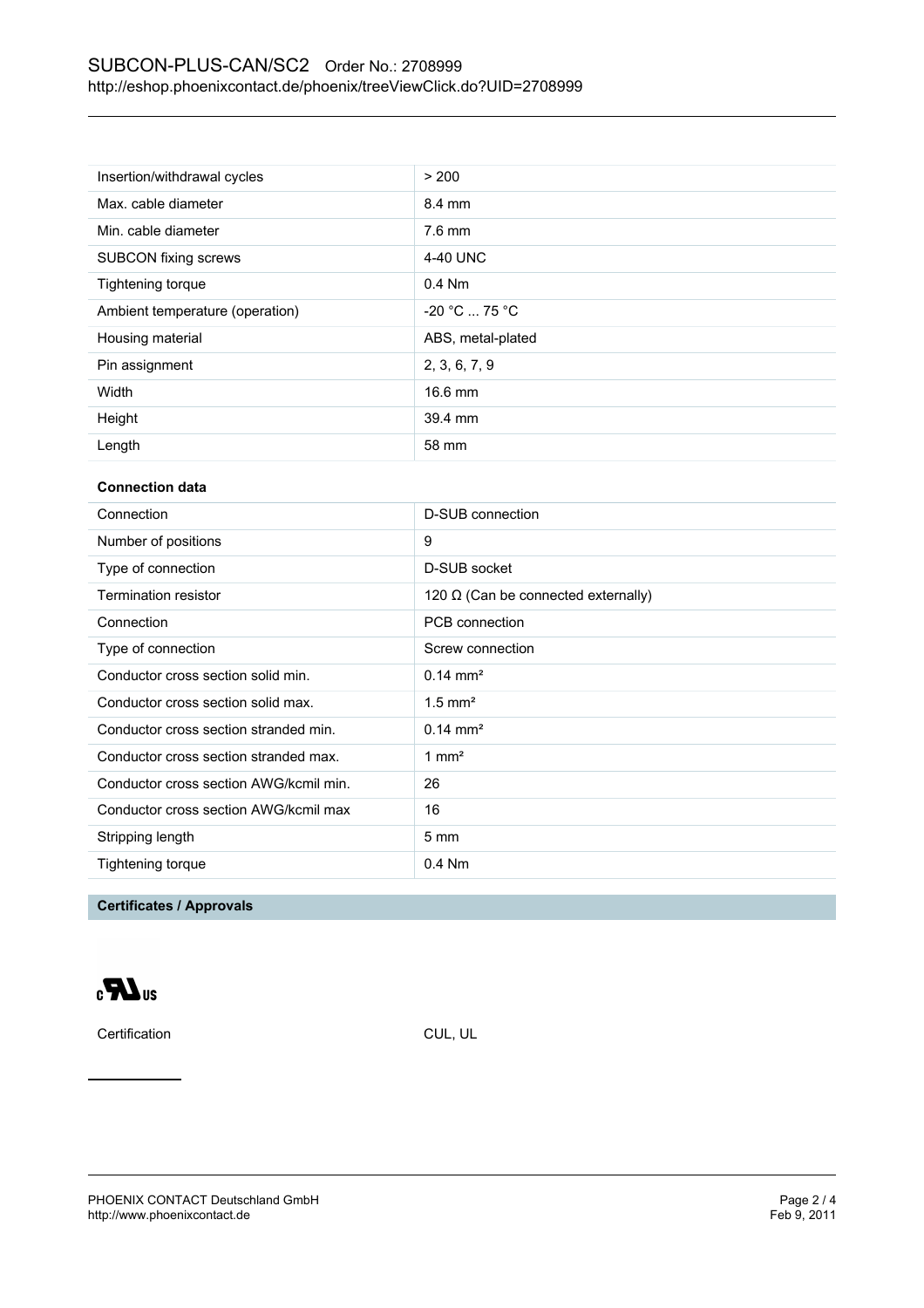| Item         | Designation     | Description                                                                                                                                                             |
|--------------|-----------------|-------------------------------------------------------------------------------------------------------------------------------------------------------------------------|
| General      |                 |                                                                                                                                                                         |
| 1205150      | SZK PH1 VDF     | Screwdriver, PH crosshead, VDE insulated, size: PH 1 x 80 mm,<br>2-component grip, with non-slip grip                                                                   |
| <b>Tools</b> |                 |                                                                                                                                                                         |
| 1204384      | QUICK WIRFFOX 6 | Stripping tool for cables with PVC insulation, stripping range: 0.08<br>to 6 mm <sup>2</sup> , wire cutting up to 6 mm <sup>2</sup> flexible or 4 mm <sup>2</sup> rigid |
| 1204504      | SZF 0-0.4X2.5   | Actuation tool, for ST terminal blocks, also suitable for use as a<br>bladed screwdriver, size: 0.4 x 2.5 x 75 mm, 2-component grip,<br>with non-slip grip              |

# **Diagrams/Drawings**

#### Dimensioned drawing